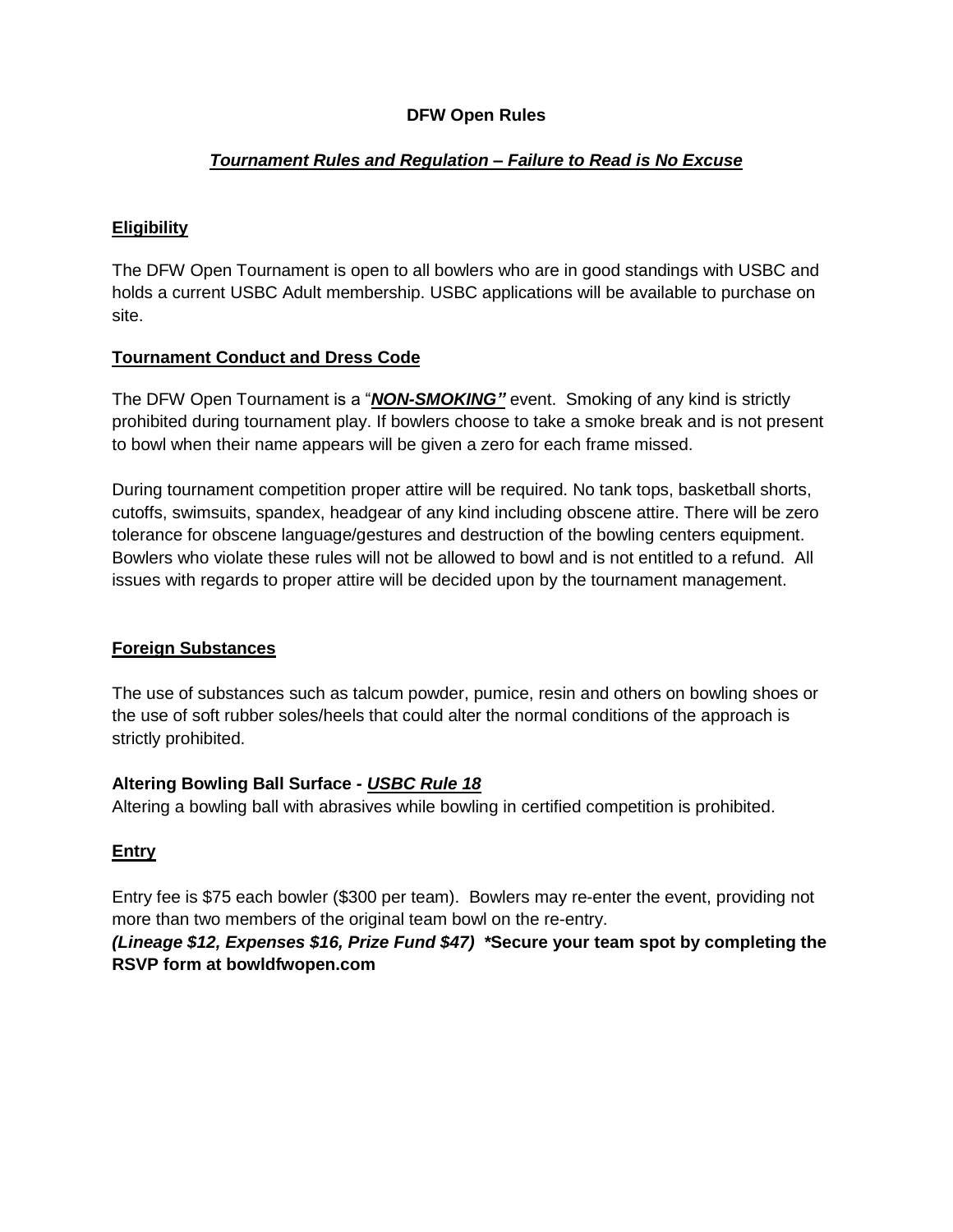## **Squad times**

Team captains/appointees are asked to check-in 1 hour prior to squad times. No practice will be allowed on lanes prior to competition. Bowlers will have 10 minutes of practice before each squad. Each squad will have fresh oil.

**A:** Saturday **-** 12:00pm **B:** Saturday **-** 4:00pm

**C:** Sunday **-** 9:00am **D:** Sunday **-** 1:00pm

## **Format**

(4) Four member Mixed team event with (1) One member of opposite sex is required.

Teams will bowl 3 games each squad. Total pinfall plus handicap will determine the winners.

Only (1) one active PBA bowler is allowed per team.

## **Average**

The team cap used in this tournament is 900. If a bowler has a DFW Open tournament average of 12 games or more, this average will be combined with their highest sanctioned book average from the 2020-2021 season with a minimum of 21 games to form a \*composite average. If a bowler does not have a DFW Open tournament average, the bowler will use the highest sanctioned book average from the 2020-2021 season with a minimum of 21 games. If a bowler has no average from the previous season with 21 games or more, that bowler can use a current 2021-2022 league average with 21 games or more. If no sanctioned average can be verified, the bowler will use a 225 scratch average. DFW Open has a minimum entering USBC book average of 140 with a maximum handicap of 76.

Summer averages, USBC Youth, and Sports averages will not be used in this tournament.

The Committee reserves the right to compare submitted averages of other local tournaments, national tournaments and associations to ensure a fair rating for each participant.

The following organizations and others will be considered: Global Spheres, dbtdfw.com, itabowling.com, atasteofdfw.com, losamigosdesanantonio.com, NTUSBC, TheBowlingShops, ABT of Texas and TNBA.

**\*In 2021 the DFW Open committee decided to not to put out a challenge or sport pattern during the event and we will continue to use the house shot at whatever house we are competing in moving forward. In order to "normalize" averages and get bowlers who bowled with us in the past back to their true abilities, the committee decided to create a composite average that combines their high book and their DFW Open average. This way they do not completely loose the pins they may have gained in years past but also are not bowling off an average that is way below their ability.**

**Re-rate** – All bowlers subject to re-rating in accordance with USBC Rule 319e must submit required tournament scores and prize money won. The DFW Open tournament reserves the right to re-rate the average of any bowler whose entering average does not reflect his/her ability.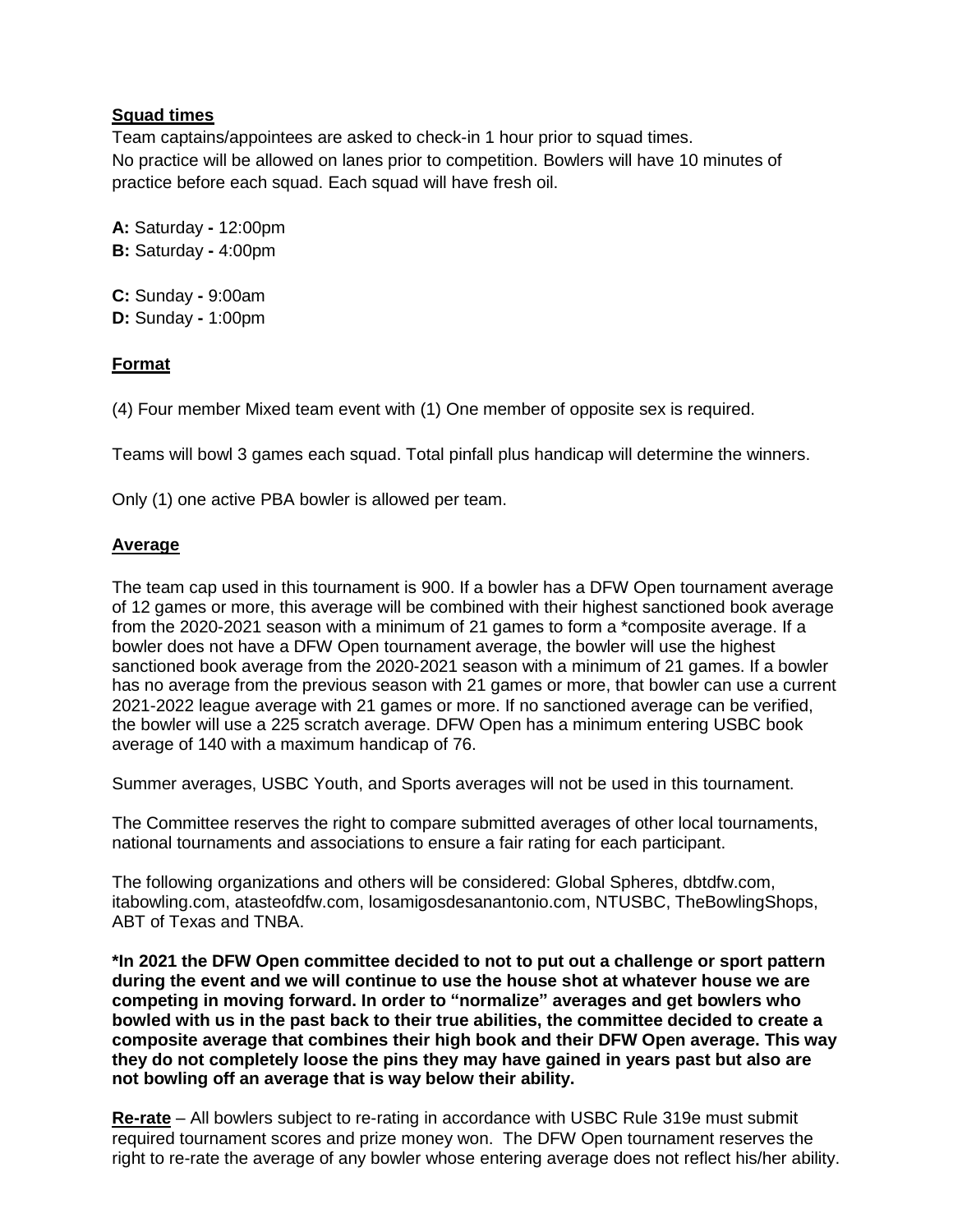It shall be the responsibility of each bowler to verify the accuracy of the submitted average. Rule 319 (a) (b) (c) (d) and (e) will be strictly enforced. Failure to comply shall result in the forfeiture of all monies and team disqualification if an average is higher than the one submitted on the entry form.

### **Handicap**

The tournament handicap will be 90% of the difference of the team average from 900.

The handicap on all side action events will be 90% of 225.

### **Official Score**

Recap sheets are the official scores for the DFW Open tournament. Each team captain/appointee is **required** to sign off on the opposing teams recap sheet. Failure to do so can result in team disqualification.

### **Prizes**

Prize ratio will be 1:5 for every team entry.

### **Side Events**

Team Hi-Pot Individual Hi-Pot (Men/Ladies) Brackets (handicap) Singles (scratch/handicap)

### **Prize Reporting**

A bowler who has qualified for a prize of \$600 or more in any event in a tournament within the previous 12 month period must report the name of tournament, location, actual score, and amount won to the Tournament Manager at time of entry. This also includes prize monies not yet paid in the 12 month period.

### **Replacements**

Replacements will be authorized upon completion of the substitute form by the team captain/ appointee. Replacements will only be accepted at least one (1) hour prior to the scheduled bowling time. Replacements will bowl in the position of the dropped bowler. **No Exceptions**

Tardy bowlers will receive a zero for each frame missed. Any team refusing to proceed with tournament play because of absent bowler or incomplete line-up will be given a forfeit of game.

Emergency substitutions will be handled on a per case basis.